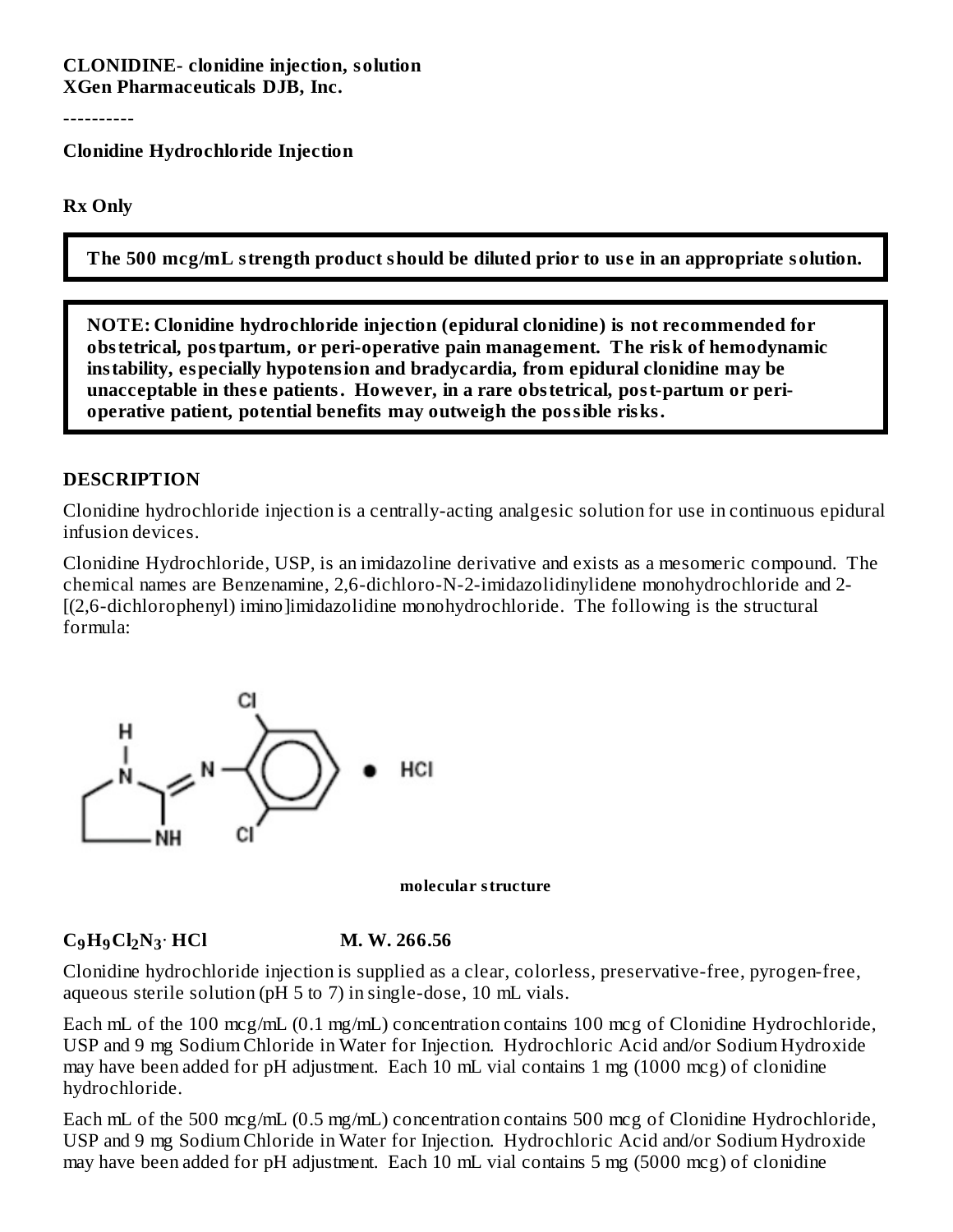# **CLINICAL PHARMACOLOGY**

## *Mechanism of Action*

Epidurally administered clonidine produces dose-dependent analgesia not antagonized by opiate antagonists. The analgesia is limited to the body regions innervated by the spinal segments where analgesic concentrations of clonidine are present. Clonidine is thought to produce analgesia at presynaptic and postjunctional alpha-2-adrenoceptors in the spinal cord by preventing pain signal transmission to the brain.

# *Pharmacokinetics*

Following a 10 minute intravenous infusion of 300 mcg clonidine HCl to five male volunteers, plasma clonidine levels showed an initial rapid distribution phase (mean  $\pm$  SD t $_{1/2}$  = 11  $\pm$  9 minutes) followed by a slower elimination phase (t<sub>1/2</sub> = 9  $\pm$  2 hours) over 24 hours. Clonidine's total body clearance (CL) was  $219 \pm 92$  mL/min.

Following a 700 mcg clonidine HCl epidural dose given over five minutes to four male and five female volunteers, peak clonidine plasma levels  $(4.4 \pm 1.4 \text{ ng/mL})$  were obtained in  $19 \pm 27$  minutes. The plasma elimination half-life was determined to be  $22 \pm 15$  hours following sample collection for 24 hours. CL was  $190 \pm 70$  mL/min. In cerebral spinal fluid (CSF), peak clonidine levels (418  $\pm$  255 ng/mL) were achieved in 26  $\pm$  11 minutes. The clonidine CSF elimination half-life was  $1.3 \pm 0.5$  hours when samples were collected for 6 hours. Compared to men, women had a lower mean plasma clearance, longer mean plasma half-life, and higher mean peak level of clonidine in both plasma and CSF.

In cancer patients who received 14 days of clonidine HCl epidural infusion (rate  $=$  30 mcg/hr) plus morphine by patient-controlled analgesia (PCA), steady state clonidine plasma concentrations of 2.2  $\pm$ 1.1 and 2.4  $\pm$  1.4 ng/mL were obtained on dosing days 7 and 14, respectively. CL was 279  $\pm$  184 and  $272 \pm 163$  mL/min on these days. CSF concentrations were not determined in these patients.

# *Distribution*

Clonidine is highly lipid soluble and readily distributes into extravascular sites including the central nervous system. Clonidine's volume of distribution is  $2.1 \pm 0.4$  L/kg. The binding of clonidine to plasma protein is primarily to albumin and varies between 20 and 40% *in vitro*. Epidurally administered clonidine readily partitions into plasma via the epidural veins and attains systemic concentrations (0.5 to 2 ng/mL) that are associated with a hypotensive effect mediated by the central nervous system.

# *Excretion*

Following an intravenous dose of  $\rm ^{14}C$ -clonidine, 72% of the administered dose was excreted in urine in 96 hours of which 40 to 50% was unchanged clonidine. Renal clearance for clonidine was determined to be 133  $\pm$  66 mL/min. In a study where  $^{14}$ C-clonidine was given to subjects with varying degrees of kidney function, elimination half-lives varied (17.5 to 41 hours) as a function of creatinine clearance. In subjects undergoing hemodialysis only 5% of body clonidine stores were removed.

# *Metabolism*

In humans, clonidine metabolism follows minor pathways with the major metabolite, p-hydroxyclonidine, being present at less than 10% of the concentration of unchanged drug in urine.

# *Special Populations*

The pharmacokinetics of epidurally administered clonidine has not been studied in the pediatric population or in patients with renal or hepatic disease.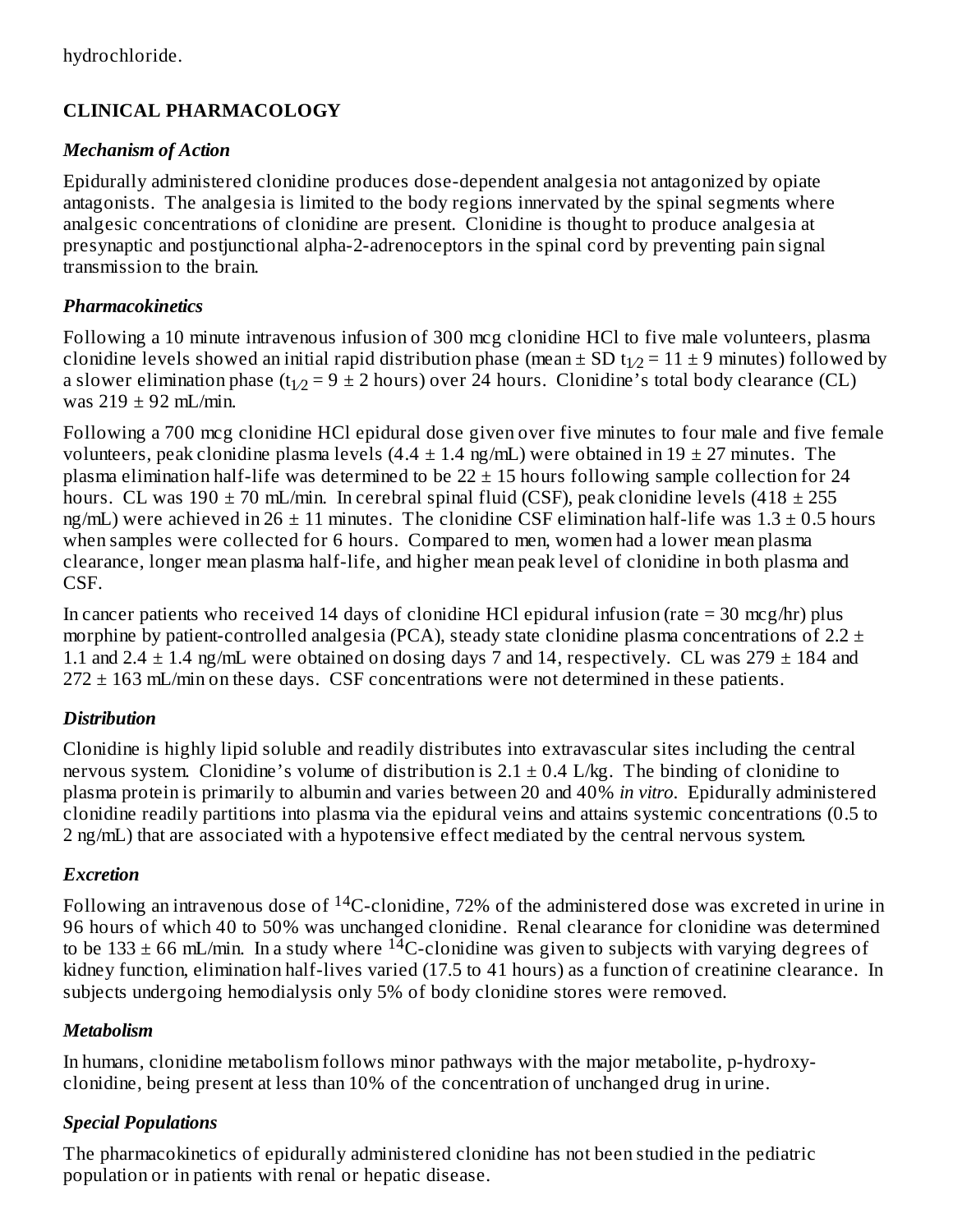## *Clinical Trials*

In a double-blind, randomized study of cancer patients with severe intractable pain below the C4 dermatome not controlled by morphine, 38 patients were randomized to an epidural infusion of clonidine hydrochloride injection plus epidural morphine, whereas 47 subjects received epidural placebo plus epidural morphine. Both groups were allowed rescue doses of epidural morphine. Successful analgesia, defined as a decrease in either morphine use or Visual Analog Score (VAS) pain, was significantly more common with epidural clonidine than placebo (45% vs 21%, p=0.016). Only the subgroup of 36 patients with ''neuropathic'' pain, characterized by the investigator as well-localized, burning, shooting, or electric-like pain in a dermatomal or peripheral nerve distribution had significant analgesic effects relative to placebo in this study.

The most frequent adverse events with clonidine were hypotension (45% vs 11% for placebo, p< 0.001), postural hypotension (32% vs 0%, p< 0.001), dizziness (13% vs 4%, p=0.234), anxiety (11% vs 2%, p=0.168) and dry mouth (13% vs 9%, p=0.505). Both mean blood pressure and heart rate were reduced in the clonidine group. At the conclusion of the two-week study period in the clinical trial, all patients were abruptly withdrawn from study drug or placebo. Four patients of the clonidine group suffered rebound hypertension upon withdrawal of clonidine; one of these patients suffered a cerebrovascular accident. Asymptomatic bradycardia was noted in one clonidine patient.

## **INDICATIONS AND USAGE**

Clonidine Hydrochloride Injection is indicated in combination with opiates for the treatment of severe pain in cancer patients that is not adequately relieved by opioid analgesics alone. Epidural clonidine is more likely to be effective in patients with neuropathic pain than somatic or visceral pain (see **Clinical Trials** ).

The safety of this drug product has only been established in a highly selected group of cancer patients, and only after an adequate trial of opioid analgesia. Other use is of unproven safety and is not recommended. In a rare patient, the potential benefits may outweigh the known risks (see **WARNINGS** ).

## **CONTRAINDICATIONS**

Clonidine hydrochloride injection is contraindicated in patients with a history of sensitization or allergic reactions to clonidine. Epidural administration is contraindicated in the presence of an injection site infection, in patients on anticoagulant therapy, and in those with a bleeding diathesis. Administration of clonidine hydrochloride injection above the C4 dermatome is contraindicated since there are no adequate safety data to support such use (see **WARNINGS** ).

## **WARNINGS**

## *Use in Postoperative or Obstetrical Analgesia*

Clonidine hydrochloride injection (epidural clonidine) is not recommended for obstetrical, post-partum, or perioperative pain management. The risk of hemodynamic instability, especially hypotension and bradycardia, from epidural clonidine may be unacceptable in these patients.

# *Hypotension*

Because severe hypotension may follow the administration of clonidine, it should be used with caution in all patients. It is not recommended in most patients with severe cardiovascular disease or in those who are otherwise hemodynamically unstable. The benefit of its administration in these patients should be carefully balanced against the potential risks resulting from hypotension.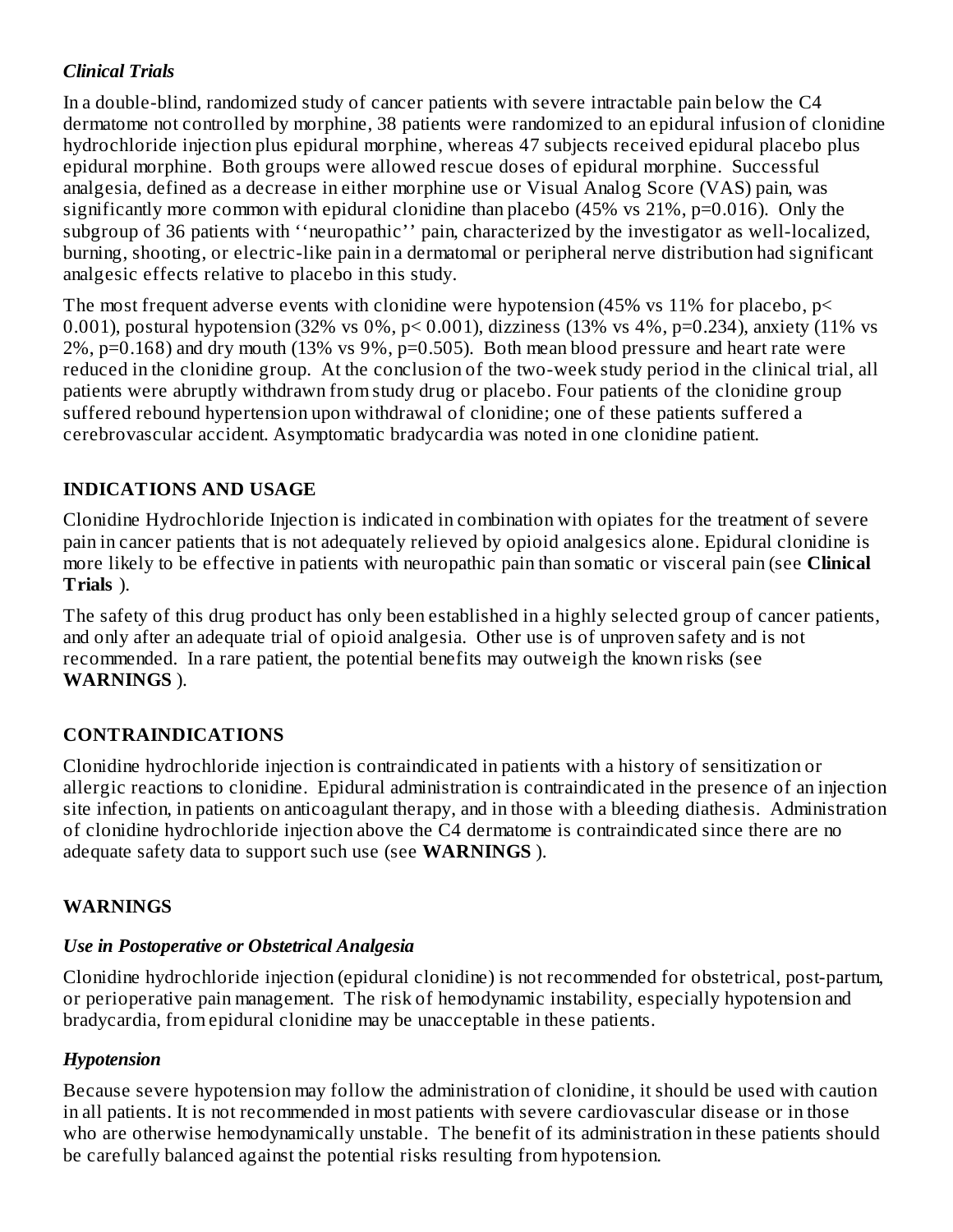Vital signs should be monitored frequently, especially during the first few days of epidural clonidine therapy. When clonidine is infused into the upper thoracic spinal segments, more pronounced decreases in the blood pressure may be seen.

Clonidine decreases sympathetic outflow from the central nervous system resulting in decreases in peripheral resistance, renal vascular resistance, heart rate, and blood pressure. However, in the absence of profound hypotension, renal blood flow and glomerular filtration rate remain essentially unchanged.

In the pivotal double-blind, randomized study of cancer patients, where 38 subjects were administered epidural clonidine at 30 mcg/hr in addition to epidural morphine, hypotension occurred in 45% of subjects. Most episodes of hypotension occurred within the first four days after beginning epidural clonidine. However, hypotensive episodes occurred throughout the duration of the trial. There was a tendency for these episodes to occur more commonly in women, and in those with higher serum clonidine levels. Patients experiencing hypotension also tended to weigh less than those who did not experience hypotension. The hypotension is usually responsive to intravenous fluids and, if necessary, appropriate parenterally-administered pressor agents.

Published reports on the use of epidural clonidine for intraoperative or postoperative analgesia also show a consistent and marked hypotensive response to clonidine. Severe hypotension may occur even if intravenous fluid pretreatment is given.

## *Withdrawal*

Sudden cessation of clonidine treatment, regardless of the route of administration, has, in some cases, resulted in symptoms such as nervousness, agitation, headache, and tremor, accompanied or followed by a rapid rise in blood pressure. The likelihood of such reactions appears to be greater after administration of higher doses or with concomitant beta-blocker treatment. Special caution is therefore advised in these situations. Rare instances of hypertensive encephalopathy, cerebrovascular accidents and death have been reported after abrupt clonidine withdrawal. Patients with a history of hypertension and/or other underlying cardiovascular conditions may be at particular risk of the consequences of abrupt discontinuation of clonidine. In the pivotal double-blind, randomized cancer pain study, four of 38 subjects receiving 720 mcg of clonidine per day experienced rebound hypertension following abrupt withdrawal. One of these patients with rebound hypertension subsequently experienced a cerebrovascular accident.

Careful monitoring of infusion pump function and inspection of catheter tubing for obstruction or dislodgement can help reduce the risk of inadvertent abrupt withdrawal of epidural clonidine. Patients should notify their physician immediately if clonidine administration is inadvertently interrupted for any reason. Patients should also be instructed not to discontinue therapy without consulting their physician.

When discontinuing therapy with epidural clonidine, the physician should reduce the dose gradually over 2 to 4 days to avoid withdrawal symptoms.

An excessive rise in blood pressure following discontinuation of epidural clonidine can be treated by administration of clonidine or by intravenous phentolamine. If therapy is to be discontinued in patients receiving a beta-blocker and clonidine concurrently, the beta-blocker should be withdrawn several days before the gradual discontinuation of epidural clonidine.

## *Infections*

Infections related to implantable epidural catheters pose a serious risk. Evaluation of fever in a patient receiving epidural clonidine should include the possibility of a catheter-related infection such as meningitis or epidural abscess.

## **PRECAUTIONS**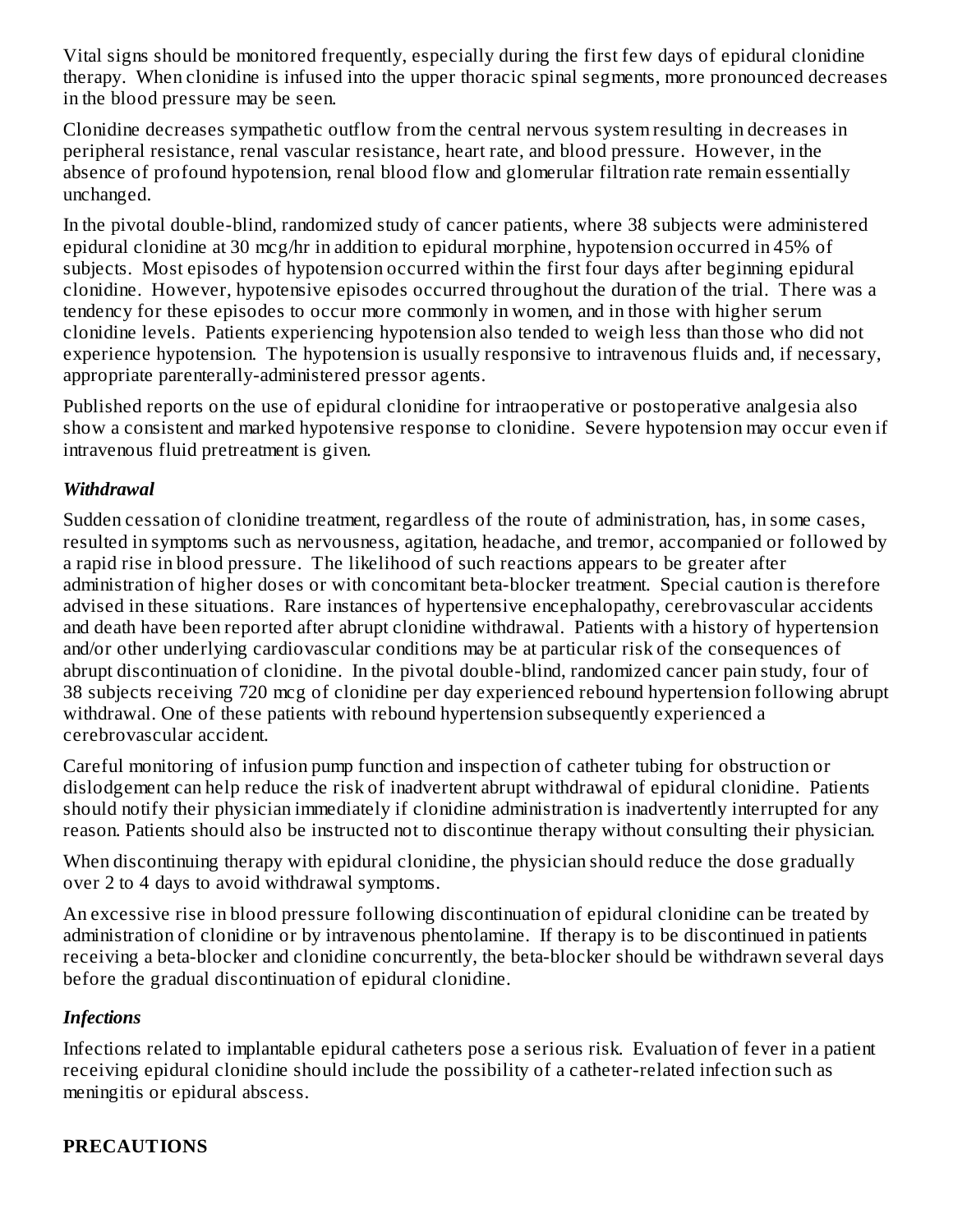## *General*

## Cardiac Effects:

Epidural clonidine frequently causes decreases in heart rate. Symptomatic bradycardia can be treated with atropine. Rarely, atrioventricular block greater than first degree has been reported. Clonidine does not alter the hemodynamic response to exercise, but may mask the increase in heart rate associated with hypovolemia.

## Respiratory Depression and Sedation:

Clonidine administration may result in sedation through the activation of alpha-adrenoceptors in the brainstem. High doses of clonidine cause sedation and ventilatory abnormalities that are usually mild. Tolerance to these effects can develop with chronic administration. These effects have been reported with bolus doses that are significantly larger than the infusion rate recommended for treating cancer pain.

## Depression:

Depression has been seen in a small percentage of patients treated with oral or transdermal clonidine. Depression commonly occurs in cancer patients and may be exacerbated by treatment with clonidine. Patients, especially those with a known history of affective disorders, should be monitored for the signs and symptoms of depression.

## Pain of Visceral or Somatic Origin:

In the clinical investigations, at doses tested, clonidine hydrochloride injection was most effective in well-localized, ''neuropathic'' pain that was characterized as electrical, burning, or shooting in nature, and which was localized to a dermatomal or peripheral nerve distribution. Clonidine hydrochloride injection may be less effective, or possibly ineffective in the treatment of pain that is diffuse, poorly localized, or visceral in origin.

## *Information for Patients*

Patients should be instructed about the risks of rebound hypertension and warned not to discontinue clonidine except under the supervision of a physician. Patients should notify their physician immediately if clonidine administration is inadvertently interrupted for any reason. Patients who engage in potentially hazardous activities, such as operating machinery or driving, should be advised of the potential sedative and hypotensive effects of epidural clonidine. They should also be informed that sedative effects may be increased by CNS-depressing drugs such as alcohol and barbiturates, and that hypotensive effects may be increased by opiates.

## *Drug Interactions*

Clonidine may potentiate the CNS-depressive effect of alcohol, barbiturates or other sedating drugs. Narcotic analgesics may potentiate the hypotensive effects of clonidine. Tricyclic antidepressants may antagonize the hypotensive effects of clonidine. The effects of tricyclic antidepressants on clonidine's analgesic actions are not known.

Beta-blockers may exacerbate the hypertensive response seen with clonidine withdrawal. Also, due to the potential for additive effects such as bradycardia and AV block, caution is warranted in patients receiving clonidine with agents known to affect sinus node function or AV nodal conduction, e.g., digitalis, calcium channel blockers, and beta-blockers.

There is one reported case of a patient with acute delirium associated with the simultaneous use of fluphenazine and oral clonidine. Symptoms resolved when clonidine was withdrawn and recurred when the patient was rechallenged with clonidine.

Epidural clonidine may prolong the duration of pharmacologic effects of epidural local anesthetics,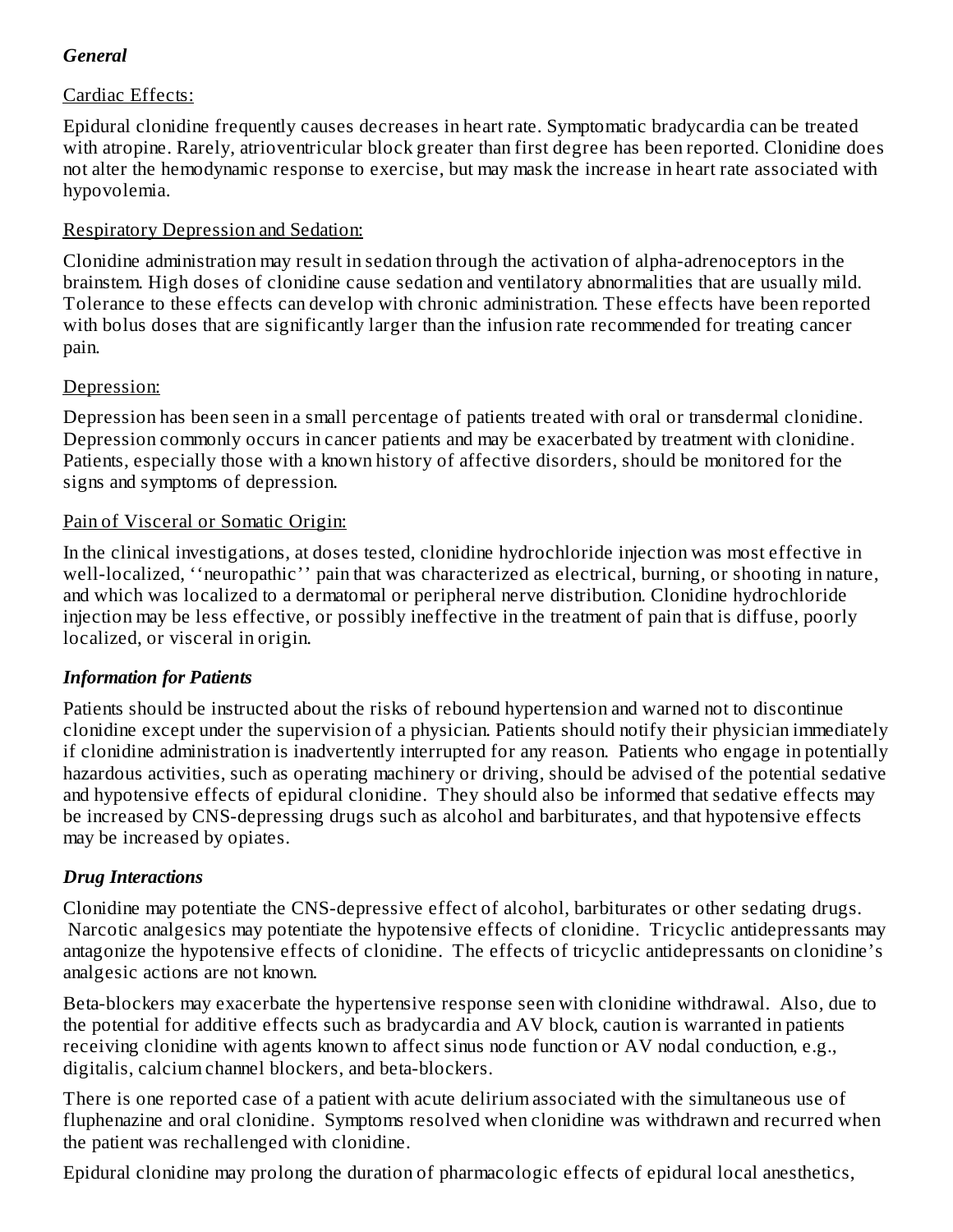including both sensory and motor blockade.

## *Carcinogenesis, Mutagenesis, Impairment of Fertility*

In a 132-week study in rats, clonidine hydrochloride administered as a dietary admixture at 5 to 8 times (based on body surface area) the 50 mcg/kg maximum recommended daily human dose (MRDHD) for hypertension did not show any carcinogenic potential.

Clonidine was inactive in the Ames test of mutagenicity. Fertility of male or female rats was unaffected by oral clonidine hydrochloride doses as high as 150 mcg/kg, or about 0.5 times the MRDHD. Fertility of female rats did, however, appear to be affected in another experiment at oral dose levels of 500 to 2000 mcg/kg, or 2 to 7 times the MRDHD.

## *Usage in Pregnancy/Teratogenic Effects*

Reproduction studies in rabbits at clonidine hydrochloride doses up to approximately the MRDHD revealed no evidence of teratogenic or embryotoxic potential. In rats, however, doses as low as onethird the MRDHD were associated with increased resorptions in a study in which dams were treated continuously from 2 months prior to mating. Increased resorptions were not associated with treatment with the same or higher doses up to 0.5 times the MRDHD when dams were treated on days 6 to 15 of gestation. Increased resorptions were observed at higher levels (7-times the MRDHD) in rats and mice treated on days 1 to 14 of gestation.

Clonidine readily crosses the placenta and its concentrations are equal in maternal and umbilical cord plasma; amniotic fluid concentrations can be 4-times those found in serum. There are no adequate and well-controlled studies in pregnant women during early gestation when organ formation takes place. Studies using epidural clonidine during labor have demonstrated no apparent adverse effects on the infant at the time of delivery. However, these studies did not monitor the infants for hemodynamic effects in the days following delivery. Clonidine hydrochloride injection should be used during pregnancy only if the potential benefits justify the potential risk to the fetus.

## *Labor and Delivery*

There are no adequate controlled clinical trials evaluating the safety, efficacy, and dosing of clonidine hydrochloride injection in obstetrical settings. Because maternal perfusion of the placenta is critically dependent on blood pressure, use of clonidine hydrochloride injection as an analgesic during labor and delivery is not indicated (see **WARNINGS** ).

## *Nursing Mothers*

Concentrations of clonidine in human breast milk are approximately twice those found in maternal plasma. Caution should be exercised when clonidine is administered to a nursing woman. Because of the potential for severe adverse reactions in nursing infants, a decision should be made to either discontinue nursing or to discontinue clonidine.

#### *Pediatric Use*

The safety and effectiveness of clonidine hydrochloride injection in this limited indication and clinical population have been established in patients old enough to tolerate placement and management of an epidural catheter, based on evidence from adequate and well controlled studies in adults and experience with the use of clonidine in the pediatric age group for other indications. The use of clonidine hydrochloride injection should be restricted to pediatric patients with severe intractable pain from malignancy that is unresponsive to epidural or spinal opiates or other more conventional analgesic techniques. The starting dose of clonidine hydrochloride injection should be selected on per kilogram basis (0.5 mcg per kg per hour) and cautiously adjusted based on the clinical response.

## **ADVERSE REACTIONS**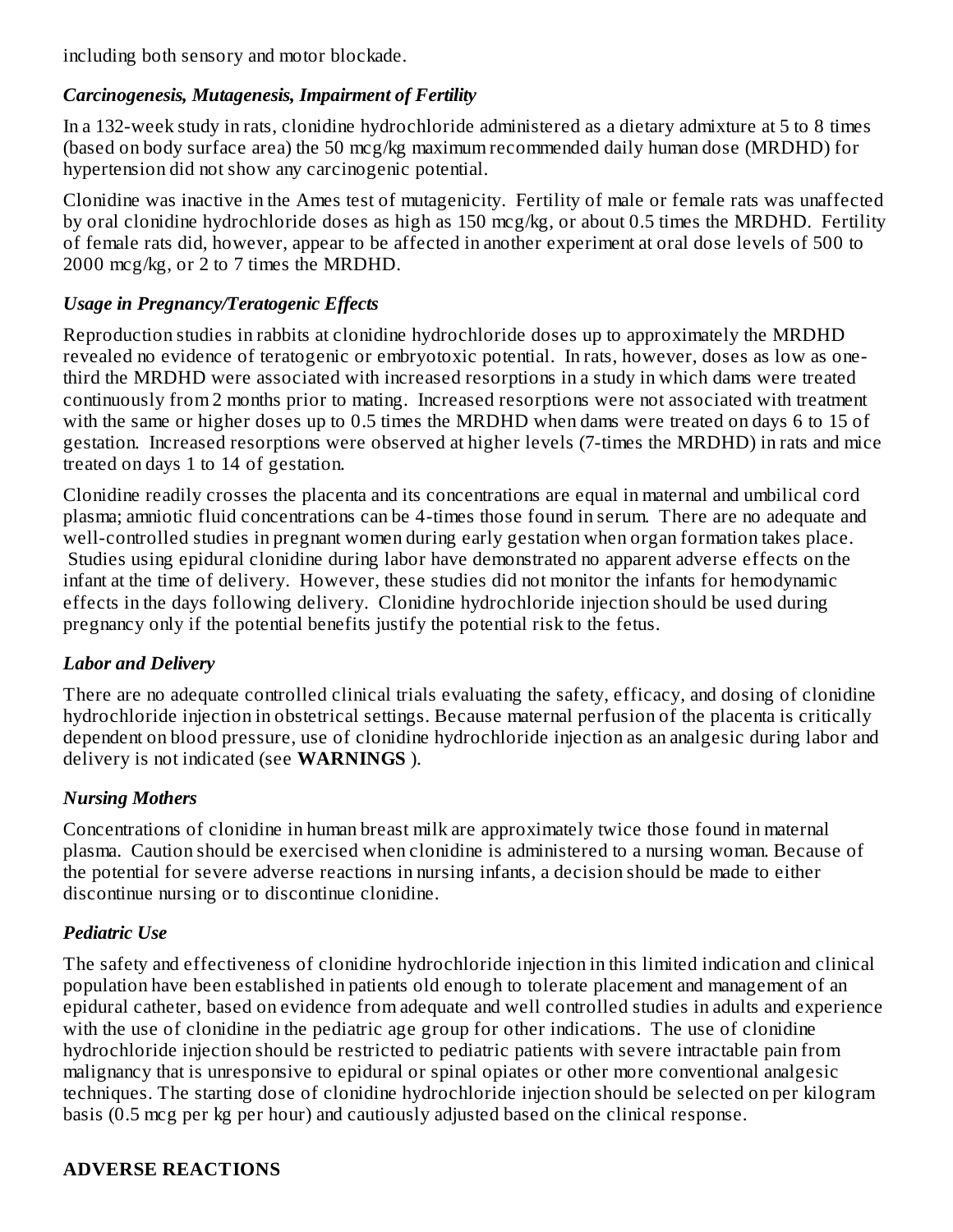Adverse reactions seen during continuous epidural clonidine infusion are dose-dependent and typical for a compound of this pharmacologic class. The adverse events most frequently reported in the pivotal controlled clinical trial of continuous epidural clonidine administration consisted of hypotension, postural hypotension, decreased heart rate, rebound hypertension, dry mouth, nausea, confusion, dizziness, somnolence, and fever. Hypotension is the adverse event that most frequently requires treatment. The hypotension is usually responsive to intravenous fluids and, if necessary, appropriate parenterally-administered pressor agents. Hypotension was observed more frequently in women and in lower weight patients, but no dose-related response was established.

Implantable epidural catheters are associated with a risk of catheter-related infections, including meningitis and/or epidural abscess. The risk depends on the clinical situation and the type of catheter used, but catheter related infections occur in 5% to 20% of patients, depending on the kind of catheter used, catheter placement technique, quality of catheter care, and length of catheter placement.

The inadvertent intrathecal administration of clonidine has not been associated with a significantly increased risk of adverse events, but there are inadequate safety and efficacy data to support the use of intrathecal clonidine.

Epidural clonidine was compared to placebo in a two-week double-blind study of 85 terminal cancer patients with intractable pain receiving epidural morphine. The following adverse events were reported in two or more patients and may be related to administration of either clonidine or morphine:

| <b>Incidence of Adverse Events in the Two-Week Trial</b>                             |                                        |                                     |  |
|--------------------------------------------------------------------------------------|----------------------------------------|-------------------------------------|--|
| <b>Adverse Events</b>                                                                | <b>Clonidine</b><br>$N = 38 n$<br>(% ) | <b>Placebo</b><br>$N = 47 n$<br>(%) |  |
| <b>Total Number of Patients Who Experienced at Least One Adverse</b><br><b>Event</b> | 37 (97.4)                              | 38 (80.5)                           |  |
| <b>Hypotension</b>                                                                   | 17(44.8)                               | 5(10.6)                             |  |
| <b>Postural Hypotension</b>                                                          | 12(31.6)                               | 0(0)                                |  |
| Dry Mouth                                                                            | 5(13.2)                                | 4(8.5)                              |  |
| <b>Nausea</b>                                                                        | 5(13.2)                                | 10(21.3)                            |  |
| Somnolence                                                                           | 5(13.2)                                | 10(21.3)                            |  |
| <b>Dizziness</b>                                                                     | 5(13.2)                                | 2(4.3)                              |  |
| <b>Confusion</b>                                                                     | 5(13.2)                                | 5(10.6)                             |  |
| <b>Vomiting</b>                                                                      | 4(10.5)                                | 7(14.9)                             |  |
| Nausea/Vomiting                                                                      | 3(7.9)                                 | 1(2.1)                              |  |
| <b>Sweating</b>                                                                      | 2(5.3)                                 | 0(0)                                |  |
| <b>Chest Pain</b>                                                                    | 2(5.3)                                 | 0(0)                                |  |
| <b>Hallucination</b>                                                                 | 2(5.3)                                 | 1(2.1)                              |  |
| <b>Tinnitus</b>                                                                      | 2(5.3)                                 | 0(0)                                |  |
| <b>Constipation</b>                                                                  | 1(2.6)                                 | 2(4.3)                              |  |
| <b>Tachycardia</b>                                                                   | 1(2.6)                                 | 2(4.3)                              |  |
| <b>Hypoventilation</b>                                                               | 1(2.6)                                 | 2(4.3)                              |  |

An open label long-term extension of the above trial was performed. Thirty-two subjects received epidural clonidine and morphine for up to 94 weeks with a median dosing period of 10 weeks. The following adverse events (and percent incidence) were reported: hypotension/ postural hypotension (47%); nausea (13%); anxiety/confusion (38%); somnolence (25%); urinary tract infection (22%);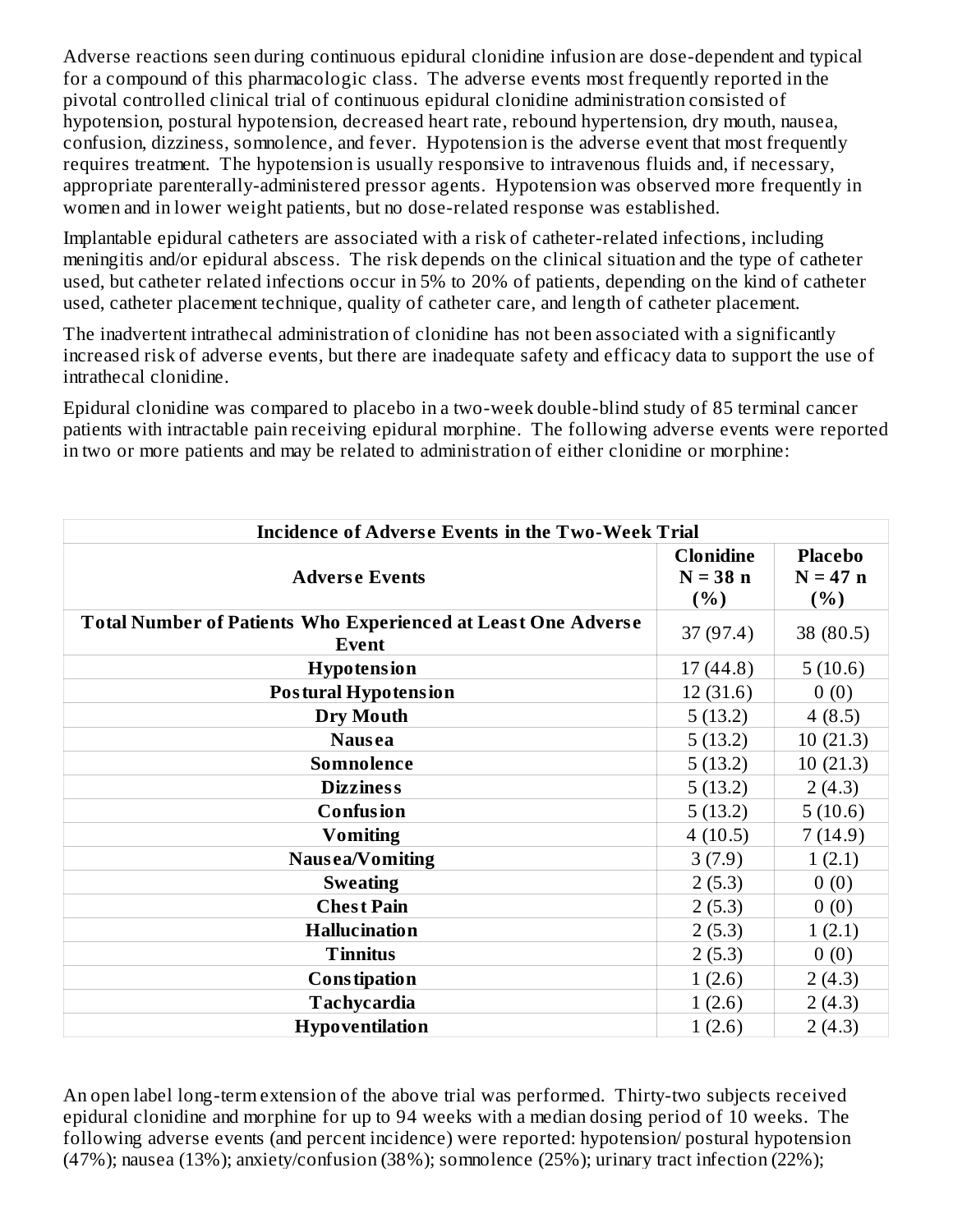constipation, dyspnea, fever, infection (6% each); asthenia, hyperaesthesia, pain, skin ulcer, and vomiting (5% each). Eighteen percent of subjects discontinued this study as a result of catheter-related problems (infections, accidental dislodging, etc.), and one subject developed meningitis, possibly as a result of a catheter-related infection. In this study, rebound hypertension was not assessed, and ECG and laboratory data were not systematically sought.

The following adverse reactions have also been reported with the use of any dosage form of clonidine. In many cases patients were receiving concomitant medication and a causal relationship has not been established:

**Body as a Whole:** Weakness, 10%; fatigue, 4%; headache and withdrawal syndrome, each 1%. Also reported were pallor, a weakly positive Coombs test, and increased sensitivity to alcohol.

**Cardiovas cular:** Palpitations and tachycardia, and bradycardia, each 0.5%. Syncope, Raynaud's phenomenon, congestive heart failure, and electrocardiographic abnormalities (i.e., sinus node arrest, functional bradycardia, high degree AV block) have been reported rarely. Rare cases of sinus bradycardia and atrioventricular block have been reported, both with and without the use of concomitant digitalis.

**Central Nervous System:** Nervousness and agitation, 3%; mental depression, 1%; insomnia, 0.5%. Cerebrovascular accidents, other behavioral changes, vivid dreams or nightmares, restlessness, and delirium have been reported rarely.

**Dermatological:** Rash, 1%; pruritus, 0.7%; hives, angioneurotic edema and urticaria, 0.5%; alopecia,  $0.2\%$ .

**Gastrointestinal:** Anorexia and malaise, each 1%; mild transient abnormalities in liver function tests, 1%; hepatitis, parotitis, ileus and pseudo obstruction, and abdominal pain, rarely.

**Genitourinary:** Decreased sexual activity, impotence, and libido, 3%; nocturia, about 1%; difficulty in micturition, about 0.2%; urinary retention, about 0.1%.

**Hematologic:** Thrombocytopenia, rarely.

**Metabolic:** Weight gain, 0.1%; gynecomastia, 1%; transient elevation of glucose or serum phosphatase, rarely.

**Mus culoskeletal:** Muscle or joint pain, about 0.6%; leg cramps, 0.3%.

**Oro-otolaryngeal:** Dryness of the nasal mucosa was rarely reported.

**Ophthalmological:** Dryness of the eyes, burning of the eyes and blurred vision were rarely reported.

## **To report SUSPECTED ADVERSE REACTIONS, contact X-GEN Pharmaceuticals Inc. at 1- 866-390-4411 or FDA at 1-800-FDA-1088 or www.fda.gov/medwatch.**

## **OVERDOSAGE**

Hypertension may develop early and may be followed by hypotension, bradycardia, respiratory depression, hypothermia, drowsiness, decreased or absent reflexes, irritability, and miosis. With large oral overdoses, reversible cardiac conduction defects or arrhythmias, apnea, coma, and seizures have been reported. As little as 100 mcg of oral clonidine has produced signs of toxicity in pediatric patients.

There is no specific antidote for clonidine overdosage. Supportive care may include atropine sulfate for bradycardia, intravenous fluids and/or vasopressor agents for hypotension. Hypertension associated with overdosage has been treated with intravenous furosemide, diazoxide or alpha-blocking agents such as phentolamine. Naloxone may be a useful adjunct in the treatment of clonidine-induced respiratory depression, hypotension, and/or coma; blood pressure should be monitored since the administration of naloxone has occasionally resulted in paradoxical hypertension. Tolazoline administration has yielded inconsistent results and is not recommended as first-line therapy. Dialysis is not likely to significantly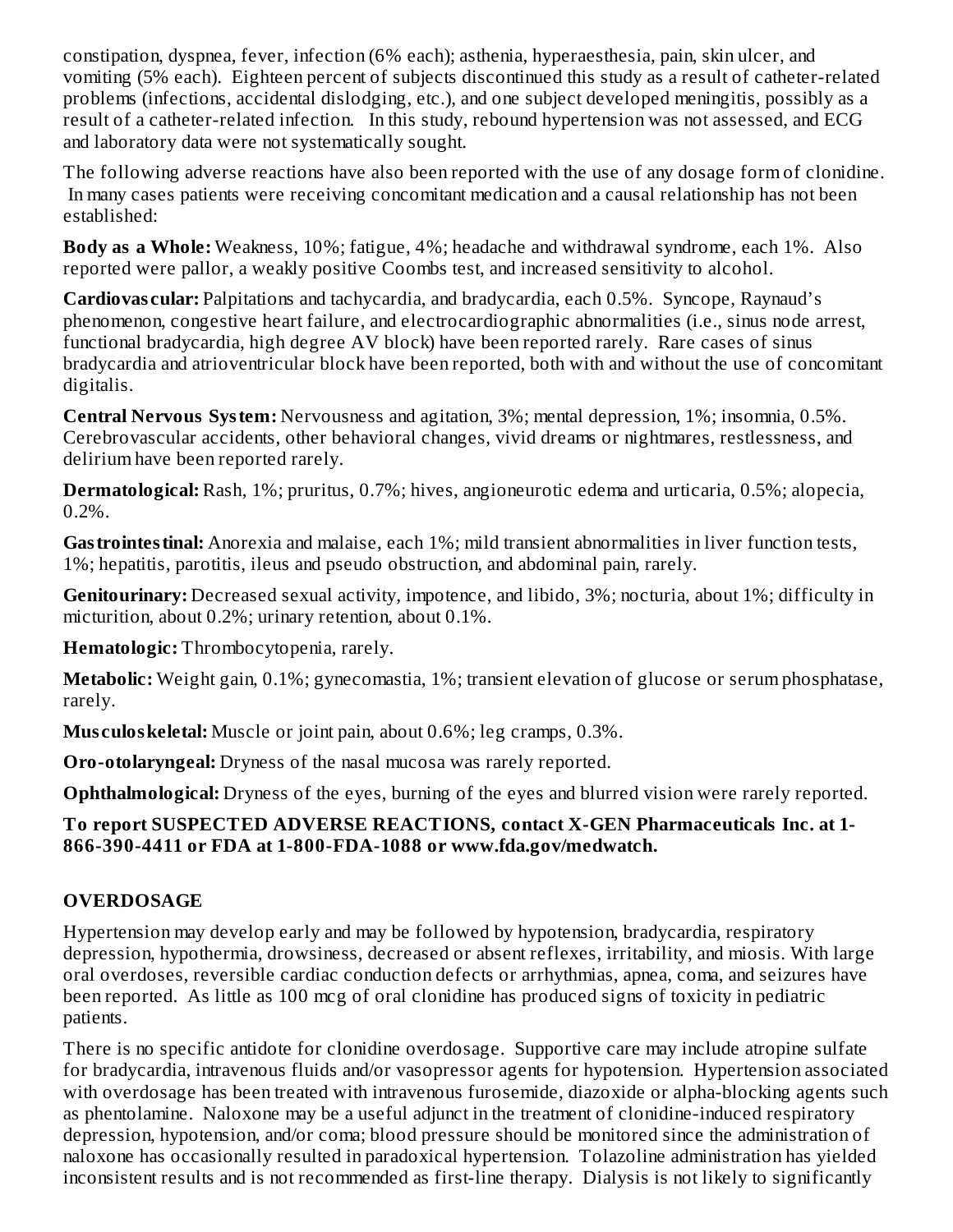enhance the elimination of clonidine.

The largest overdose reported to date involved a 28-year old white male who ingested 100 mg of clonidine hydrochloride powder. This patient developed hypertension followed by hypotension, bradycardia, apnea, hallucinations, semi-coma, and premature ventricular contractions. The patient fully recovered after intensive treatment. Plasma clonidine levels were 60 ng/mL after 1 hour, 190 ng/mL after 1.5 hours, 370 ng/mL after 2 hours, and 120 ng/mL after 5.5 and 6.5 hours. In mice and rats, the oral  $LD_{50}$  of clonidine is 206 and 465 mg/kg, respectively.

## **DOSAGE AND ADMINISTRATION**

The recommended starting dose of Clonidine Hydrochloride Injection for continuous epidural infusion is 30 mcg/hr. Although dosage may be titrated up or down depending on pain relief and occurrence of adverse events, experience with dosage rates above 40 mcg/hr is limited.

Familiarization with the continuous epidural infusion device is essential. Patients receiving epidural clonidine from a continuous infusion device should be closely monitored for the first few days to assess their response.

## **Renal Impairment**

Dosage should be adjusted according to the degree of renal impairment, and patients should be carefully monitored. Since only a minimal amount of clonidine is removed during routine hemodialysis, there is no need to give supplemental clonidine following dialysis.

Clonidine Hydrochloride Injection must *not* be used with a preservative.

Parenteral drug products should be inspected visually for particulate matter and discoloration prior to administration, whenever solution and container permit.

## **HOW SUPPLIED**

Clonidine hydrochloride injection is supplied as:

100 mcg/mL in cartons containing one 10 mL vial (NDC 39822-2000-1)

500 mcg/mL in cartons containing one 10 mL vial (NDC 39822-2010-1)

## **STORAGE**

## **Store at 20º to 25ºC (68º to 77ºF) [s ee USP Controlled Room Temperature].**

**Pres ervative Free.** Discard unused portion.

Vial stoppers not made with natural rubber latex.

## **Rx only**

## **Manufactured for:**

X-GEN Pharmaceuticals, Inc Big Flats, NY 14814 CLON-PI-02 Revised: March 2020

## PRINCIPAL DISPLAY PANEL

Clonidine HCl Injection NDC 39822-2000-1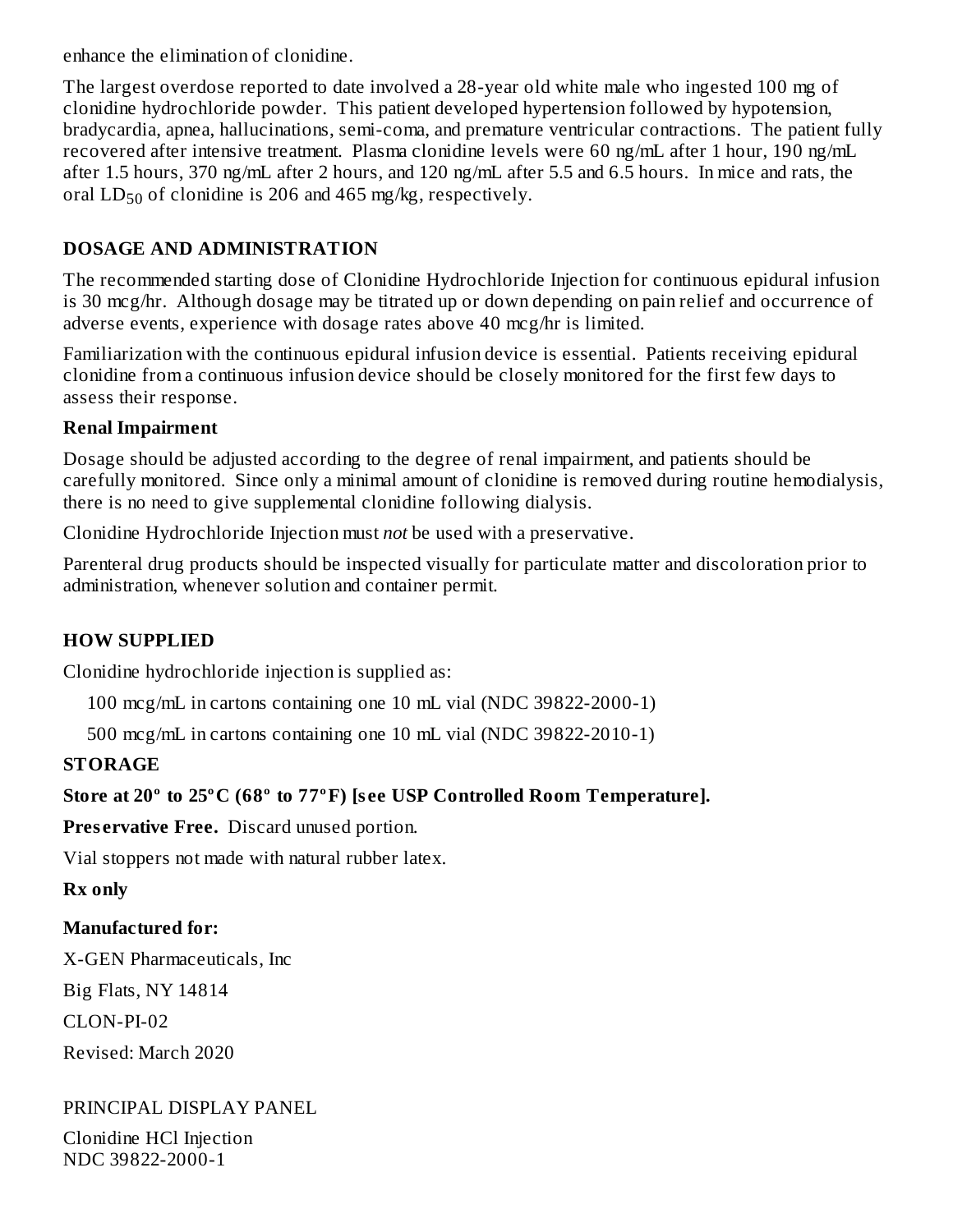

PRINCIPAL DISPLAY PANEL

Clonidine HCl Injection NDC 39822-2010-1 5000 mcg/10 mL



| <b>CLONIDINE</b>                       |                         |                    |                |
|----------------------------------------|-------------------------|--------------------|----------------|
| clonidine injection, solution          |                         |                    |                |
|                                        |                         |                    |                |
| <b>Product Information</b>             |                         |                    |                |
| <b>Product Type</b>                    | HUMAN PRESCRIPTION DRUG | Item Code (Source) | NDC:39822-2000 |
| <b>Route of Administration</b>         | <b>EPIDURAL</b>         |                    |                |
|                                        |                         |                    |                |
|                                        |                         |                    |                |
| <b>Active Ingredient/Active Moiety</b> |                         |                    |                |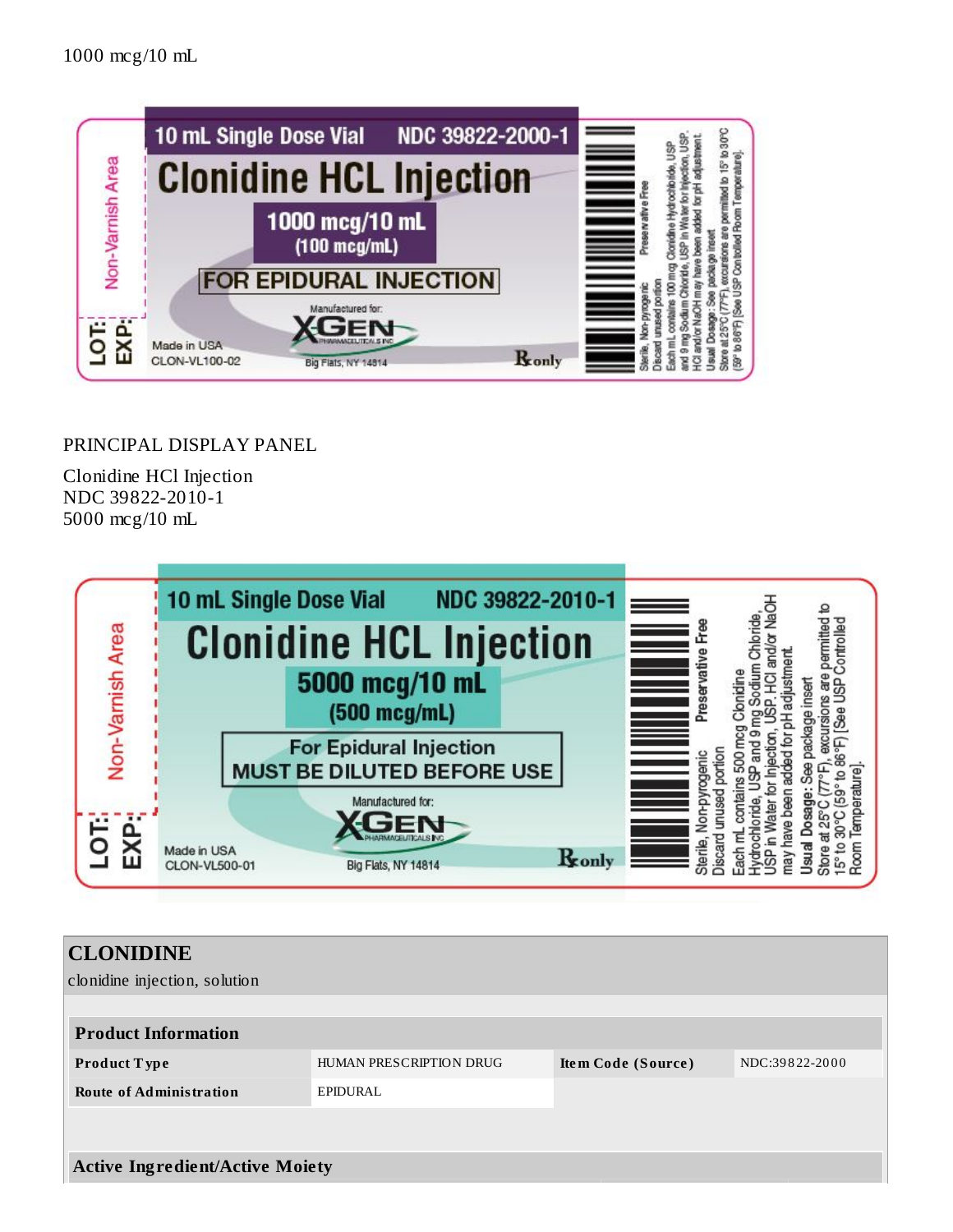|                                          |            | <b>Ingredient Name</b>                                   |            | <b>Basis of Strength</b>                      |              | Strength                            |
|------------------------------------------|------------|----------------------------------------------------------|------------|-----------------------------------------------|--------------|-------------------------------------|
| UNII:MN3L5RMN02)                         |            | CLONIDINE HYDRO CHLORIDE (UNII: W7616XXF06) (CLONIDINE - |            | <b>CLONIDINE</b><br>$100$ ug<br>HYDROCHLORIDE |              | in 1 mL                             |
|                                          |            |                                                          |            |                                               |              |                                     |
| <b>Inactive Ingredients</b>              |            |                                                          |            |                                               |              |                                     |
|                                          |            | <b>Ingredient Name</b>                                   |            |                                               | Strength     |                                     |
| SO DIUM CHLORIDE (UNII: 451W47IQ8X)      |            |                                                          |            |                                               | 9 mg in 1 mL |                                     |
|                                          |            |                                                          |            |                                               |              |                                     |
| Packaging                                |            |                                                          |            |                                               |              |                                     |
| <b>Item Code</b><br>#                    |            | <b>Package Description</b>                               |            | <b>Marketing Start</b><br><b>Date</b>         |              | <b>Marketing End</b><br><b>Date</b> |
| NDC:39822-<br>$\mathbf{1}$<br>$2000 - 1$ | Product    | 10 mL in 1 VIAL, SINGLE-DOSE; Type 0: Not a Combination  |            | 10/29/2013                                    |              |                                     |
|                                          |            |                                                          |            |                                               |              |                                     |
| <b>Marketing Information</b>             |            |                                                          |            |                                               |              |                                     |
| <b>Marketing Category</b>                |            | <b>Application Number or Monograph Citation</b>          |            | <b>Marketing Start Date</b>                   |              | <b>Marketing End Date</b>           |
| <b>ANDA</b>                              | ANDA203167 |                                                          | 10/29/2013 |                                               |              |                                     |
|                                          |            |                                                          |            |                                               |              |                                     |
|                                          |            |                                                          |            |                                               |              |                                     |
| <b>CLONIDINE</b>                         |            |                                                          |            |                                               |              |                                     |
| clonidine injection, solution            |            |                                                          |            |                                               |              |                                     |
|                                          |            |                                                          |            |                                               |              |                                     |
| <b>Product Information</b>               |            |                                                          |            |                                               |              |                                     |
| Product Type                             |            | HUMAN PRESCRIPTION DRUG                                  |            | Item Code (Source)                            |              | NDC:39822-2010                      |
| <b>Route of Administration</b>           |            | <b>EPIDURAL</b>                                          |            |                                               |              |                                     |
|                                          |            |                                                          |            |                                               |              |                                     |
| <b>Active Ingredient/Active Moiety</b>   |            |                                                          |            |                                               |              |                                     |
|                                          |            | <b>Ingredient Name</b>                                   |            | <b>Basis of Strength</b>                      |              | Strength                            |
| UNII:MN3L5RMN02)                         |            | CLONIDINE HYDRO CHLORIDE (UNII: W7616XXF06) (CLONIDINE - |            | <b>CLONIDINE</b><br><b>HYDROCHLORIDE</b>      |              | 500 ug<br>in $1 mL$                 |
|                                          |            |                                                          |            |                                               |              |                                     |
| <b>Inactive Ingredients</b>              |            |                                                          |            |                                               |              |                                     |
|                                          |            | <b>Ingredient Name</b>                                   |            |                                               | Strength     |                                     |
| SO DIUM CHLORIDE (UNII: 451W47IQ8X)      |            |                                                          |            |                                               | 9 mg in 1 mL |                                     |
|                                          |            |                                                          |            |                                               |              |                                     |
| Packaging                                |            |                                                          |            |                                               |              |                                     |
| <b>Item Code</b><br>#                    |            | <b>Package Description</b>                               |            | <b>Marketing Start</b><br>Date                |              | <b>Marketing End</b><br>Date        |
| NDC:39822-<br>$\mathbf{1}$<br>$2010 - 1$ | Product    | 10 mL in 1 VIAL, SINGLE-DOSE; Type 0: Not a Combination  |            | 10/29/2013                                    |              |                                     |
|                                          |            |                                                          |            |                                               |              |                                     |